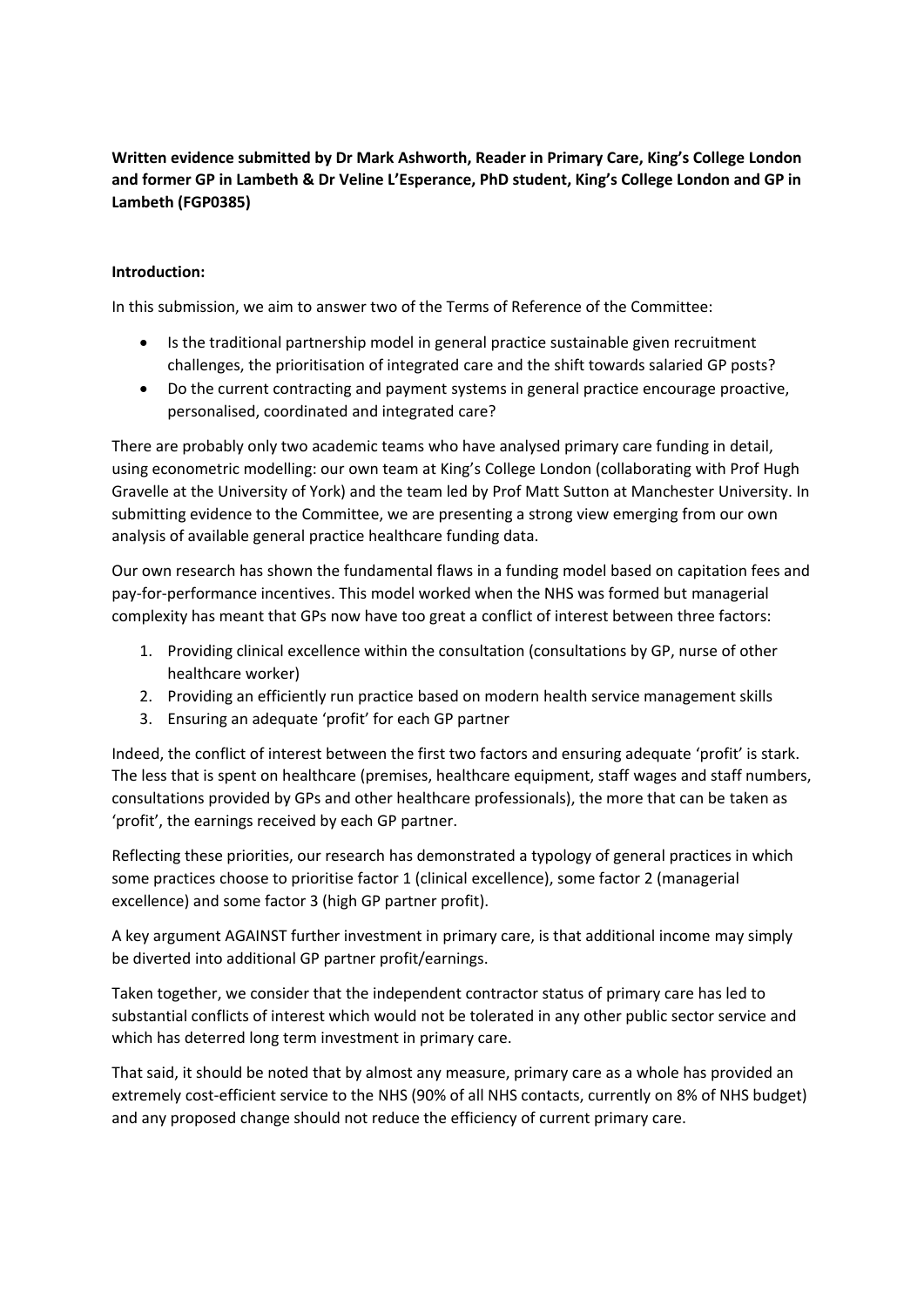#### **Data analysis and findings:**

We are aware that you do not require copying of any already published evidence. Instead, in our presentation of findings, we will collate the data, presenting the relevant parts as evidence for the Committee.

We examined five measurable 'outcomes' from general practice:

- 1. Secondary care utilisation rates: <https://doi.org/10.3399/bjgp17X693101><sup>(1)</sup>
- 2. CQC inspection quality domains: http://dx.doi.org/10.1136/bmjopen-2019-030624<sup>(2)</sup>
- 3. Patient satisfaction: <https://doi.org/10.3399/bjgp21X714233> (3)
- 4. Primary care mortality (unpublished)
- 5. Provision of so-called 'additional services': <https://doi.org/10.3399/bjgpopen20x101141> (4,5)

# *Methodology*

Our methodology is described in each of the above references. We analysed longitudinal econometric data for all GP practices in England, available from NHS Digital. Total funding (capitation fees per registered patient plus pay for performance fees plus 'other' fees such as GP Training practice allowance) was linked to aggregate practice level data describing the demographic characteristics of the population, QOF, CQC and Ipsos MORI GP Patient Survey findings, secondary care utilisation rates. Econometric modelling allowed us to draw conclusions about the associations between funding and outcomes.

# *Secondary care utilisation*

For secondary care utilisation, the current capitation fee formula (based on the Carr-Hill formula) seemed to be broadly aligned to patient need in terms of secondary care usage; there was no significant association between higher funding and reduced secondary care costs. However, one group of practices did have lower secondary care costs. These were the practices in receipt of capitation supplements (so-called 'MPIG payments'). These practices (22% of the total) had historically been practices that invested in larger primary care teams and in clinical excellence, which arguably meant that they had prioritised investment in healthcare and service provision over the taking of large partnership profits.

# *CQC inspection quality domains and patient satisfaction*

For both CQC inspection quality domains (5 quality domains in total) and patient satisfaction (GP Patient Survey scores), higher funding was strongly associated with higher scores. The strength of the association and modelled score increases as ££ per registered patient are summarised in the publications. These findings do suggest that additional funding does result in increased quality of primary care across multiple domains. One of the key findings was that practices investing in larger primary care teams (more salaried GPs, nurses, other healthcare workers, managers) achieved higher quality and patient satisfaction.

# *Primary care mortality*

The findings related to primary care mortality have not yet been published. We would be happy to share preliminary findings with the Committee. We are the only research group in the country to have access to primary care mortality data (following a Data Access Request Service, or DARS, application to NHS Digital). Preliminary findings show that practices with higher funding have lower mortality rates, after adjustment for multiple demographic and multimorbidity factors that might be associated with mortality and with lagged associations to allow for delayed funding effects. These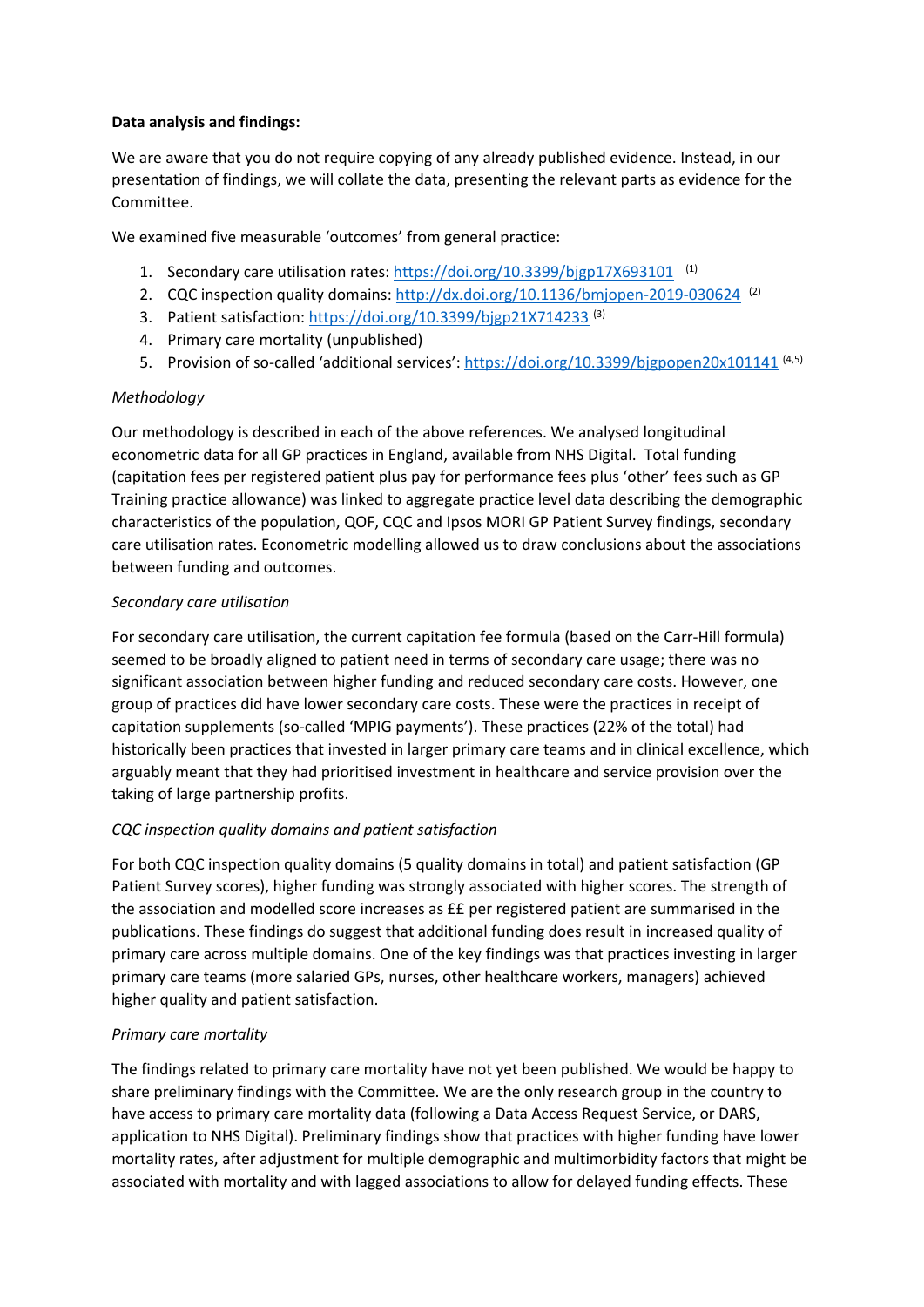findings again suggest that additional funding is associated with quantifiable reductions in primary care mortality. The implication is that at least some of this funding has been invested in delivering higher quality primary care services.

### *Provision of 'additional services'*

Finally, analysis of the provision of 'additional services' has provided contrasting findings. The funding of 'additional services' differs from other primary care funding sources. Funding is 'hypothecated' in that it is strictly related to achievement of each component, similar to item-ofservice payments (e.g. for service delivery of vaccinations). As such, funding cannot simply be 'diverted' into partnership profits. 'Additional services' might therefore seem a fairer form of funding – 'you pay for what you get'. However, we have identified other problems with this approach to funding: practices in more prosperous areas were in receipt of substantially larger 'additional services' payments. In other words, this approach to funding perversely increased health inequality.

#### **Interpretation of findings**

Our findings have led us to the conclusion that the independent contractor status of primary care has hampered both additional investment in primary care and attenuated the outputs from higher funding.

The conflict of interest between partnership profit (GP earnings) and reducing the cost of secondary care (reduced secondary care utilisation rates) or increasing the quality of service is stark. Our findings have demonstrated that practices which invested in larger primary care teams (i.e. those practices historically in receipt of MPIG payments or whose data shows higher staff per 1000 registered patients) had both reduced secondary care costs and higher quality of care.

It is our interpretation of these findings that if the profit motive were removed from the provision of primary care then a service could be developed to more successfully achieve three things: to reduce secondary care costs, to increase the measurable quality of care and to reduce health inequalities. Full integration into NHS secondary and community services would be needed to deliver these goals.

#### **References:**

- 1. L'Esperance V, Sutton M, Schofield P, Round T, Malik U, White P, Ashworth M. Impact of primary care funding on secondary care utilisation and patient outcomes: a retrospective cross-sectional study of English general practice. Br J Gen Pract 2017;67:512. <https://doi.org/10.3399/bjgp17X693101>
- 2. L'Esperance V, Gravelle H, Schofield P, Santos R, Ashworth M. The relationship between general practice capitation funding and the quality of primary care in England: a crosssectional, three-year study. BMJ Open 2019;9:e030624. [http://dx.doi.org/10.1136/bmjopen-](http://dx.doi.org/10.1136/bmjopen-2019-030624)[2019-030624](http://dx.doi.org/10.1136/bmjopen-2019-030624)
- 3. L'Esperance V, Gravelle H, Schofield P, Ashworth M. Impact of primary care funding on patient satisfaction: a retrospective longitudinal study of English general practice, 2013– 2016. Br J Gen Pract 2021;71:e47-e5. <https://doi.org/10.3399/bjgp21X714233>